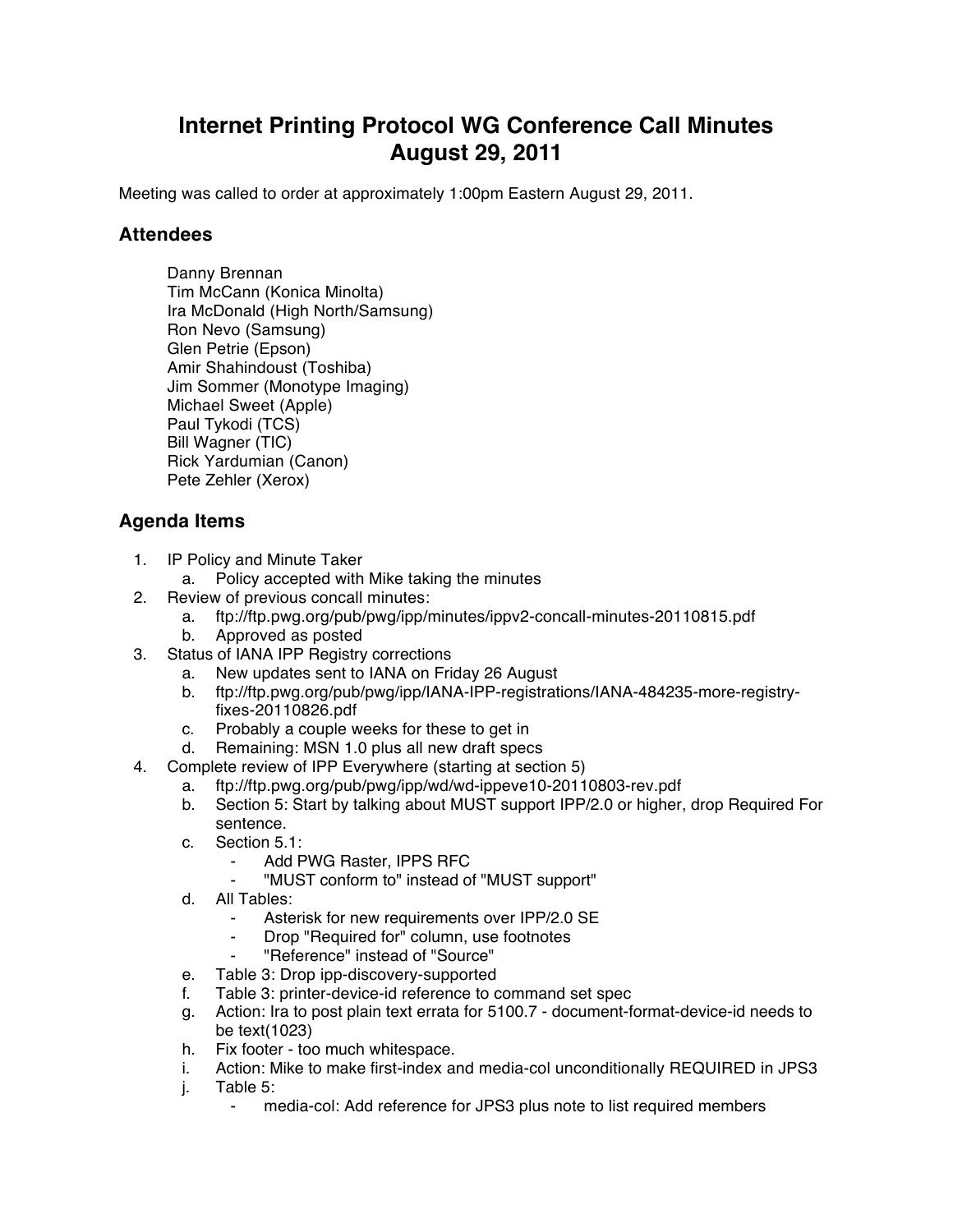- Add OpenXPS to the list for note 1
- multiple-document-handling and page-ranges get note 3 to include PDF and OpenXPS
- sides to get a note 4 one-sided for all, two-sided-xxx for duplex-capable printers
- k. Action: Mike to put together slide comparing the definitions of sheets, images, and impressions in ISO DPA, IPP, Printer MIB, Counter MIB, Job MIB, SM, lost color spec? for the next F2F
- l. Action: Pete to add definition of "impressions" to future Semantic Model document
- m. Add reference to RFC 2707 for job-impressions-completed and various other counters
- n. Section 6: [OPENXPS] -> [ECMA388]
- o. OPC reference = EMCA 376-1 through 376-4
- p. Section 8: reference 2911
- q. Section 9: reference 2911
- r. Section 10: Add ipp-extensions-supported keyword value registrations
- 5. Semantic Model additions and lost IPP color spec
	- a. ftp://ftp.pwg.org/pub/pwg/ipp/new\_COLOR/pwg-ipp-color-and-imagingv02-021205.pdf
	- b. See recent emails on IPP mailing list
	- c. Abandoning this spec as a whole since it is not consistent/reliable with a managed color workflow
	- d. 3.3 and 3.14 stuff is highly vendor-specific
	- e. 3.12 only offers the opportunity to do the wrong thing (wrong granularity); PDF 2.0 adds per-object rendering intent, and the big knob can set the default for the entire job/document.
	- f. Action: Mike to add "automatic" from 3.12 for JPS3 "print-rendering-intent"
	- g. Pete: Subset processing dropped due to 5100.4 being obsoleted
		- Action: Mike to add pages-per-subset from 5100.4 to JPS3
	- h. Pete: job-originating-user-uri
		- Action: Mike to add proposed text to JPS3

## **Next Steps / Open Actions**

- Next Cloud Imaging WG conference call September 12, 2011 at 1:00pm (ET)
- Next IPP WG conference call September 19, 2011 at 1:00pm (ET)
- Joint IPP/Cloud slide review conference call September 26, 2011 at 1:00pm (ET)
- Action: Ira to post plain text errata for 5100.7 document-format-device-id needs to be text(1023)
- Action: Mike to make first-index and media-col unconditionally REQUIRED in JPS3
- Action: Mike to put together slide comparing the definitions of sheets, images, and impressions in ISO DPA, IPP, Printer MIB, Counter MIB, Job MIB, SM, lost color spec? for the next F2F
- Action: Mike to add "automatic" from 3.12 for JPS3 "print-rendering-intent"
- Action: Mike to add pages-per-subset from 5100.4 to JPS3
- Action: Mike to add proposed text to JPS3
- Action: Pete to add definition of "impressions" to future Semantic Model document
- Action: Ira to submit 2.0 SE and JPS2 registrations to IANA (DONE)
- Action: Pete to ask Xerox legal about running LGPL executables (ONGOING)
- Action: Mike to post update with tests for IPP/2.1 and IPP/2.2 (ONGOING beta soon)
- Action: Mike to ask Apple legal about releasing ipptool under alternate license (ONGOING)
- Action: Ira and Glen to send additions from JDF and JTAPI to Mike (ONGOING Glen sent a